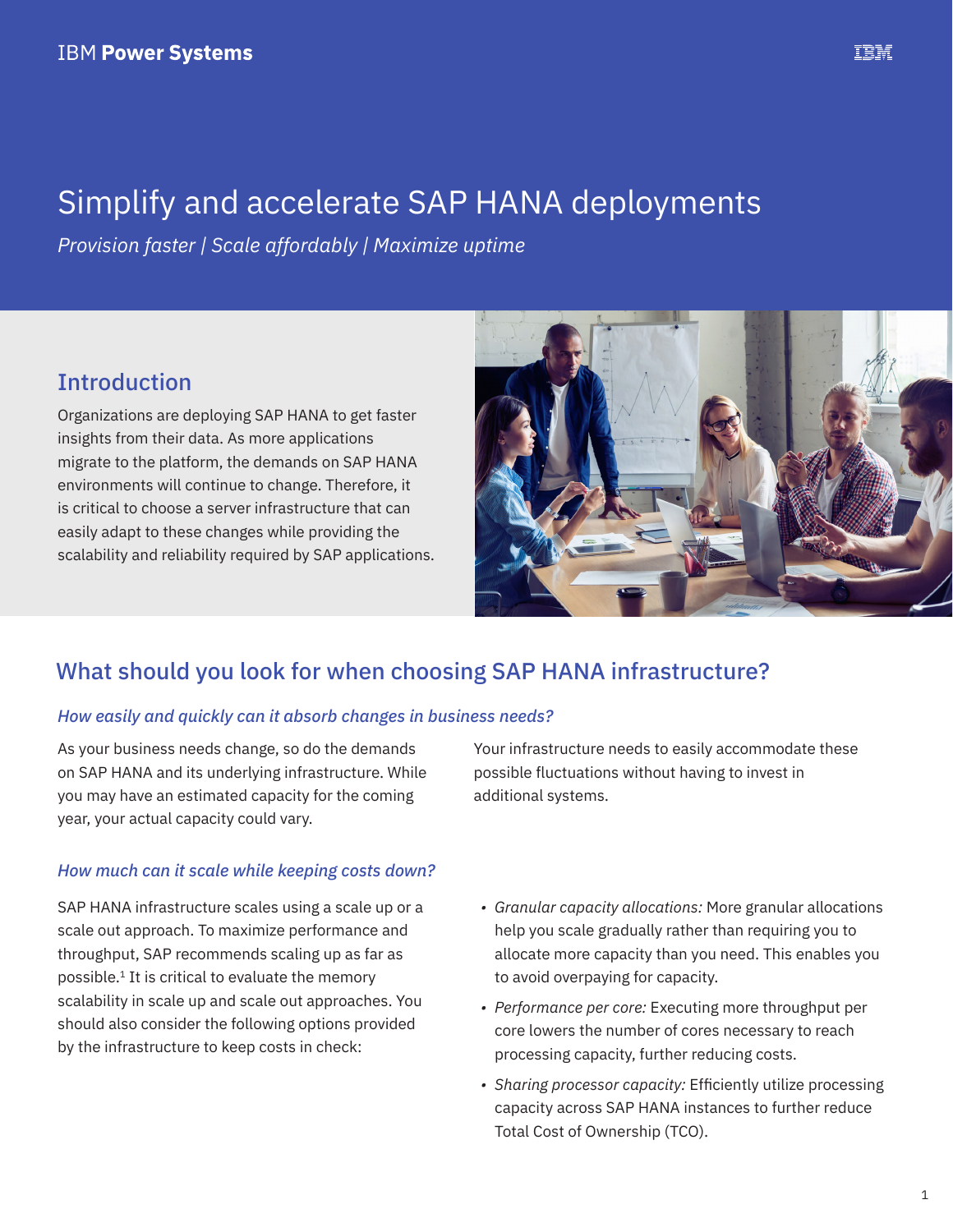### **IBM Power Systems**

#### *Can it deliver mission critical resilience?*

According to ITIC's 2018 Hourly cost of Downtime Survey, 33% of enterprises say hourly downtime costs their firms from \$1 million to over \$5 million per year2. With SAP HANA becoming the one data platform to run all SAP applications, your infrastructure will have to quickly adapt to planned or unplanned events and continue running 24x7 with minimal business impact.

# How does IBM<sup>®</sup> Power Systems<sup>™</sup> simplify and accelerate SAP HANA deployments?

IBM Power Systems is designed for data intensive and mission critical workloads like SAP HANA. Power Systems simplifies and accelerates SAP HANA deployments by providing three key capabilities:

#### *Can it enable your move to the cloud?*

As you move your workloads to a hybrid cloud environment, the on-premises infrastructure for SAP HANA should not only easily integrate with rest of your IT, but it should also offer the flexibility to match workloads to the cloud environment of your choice (i.e., private, public or hybrid multicloud).

#### 1. Provision faster

Get faster access to SAP HANA instances with simplified capacity allocation. Power Systems comes with built-in, firmware-based virtualization with negligible overhead. This lets you easily increase or decrease capacity and consolidate multiple production/dev/test environments.

Power Systems also simplifies IT management by enabling consolidation of up to 16 production SAP HANA databases in a single E980 server<sup>3</sup> along with other associated or complementary workloads. This reduces your physical server footprint, network complexity and energy consumption.



IBM® Power Systems™

*Live migration of SAP HANA instances across systems to minimized planned downtimes*

*Easily change capacity allocations* 

*Get capacity on demand with "cloud-like" consumption models*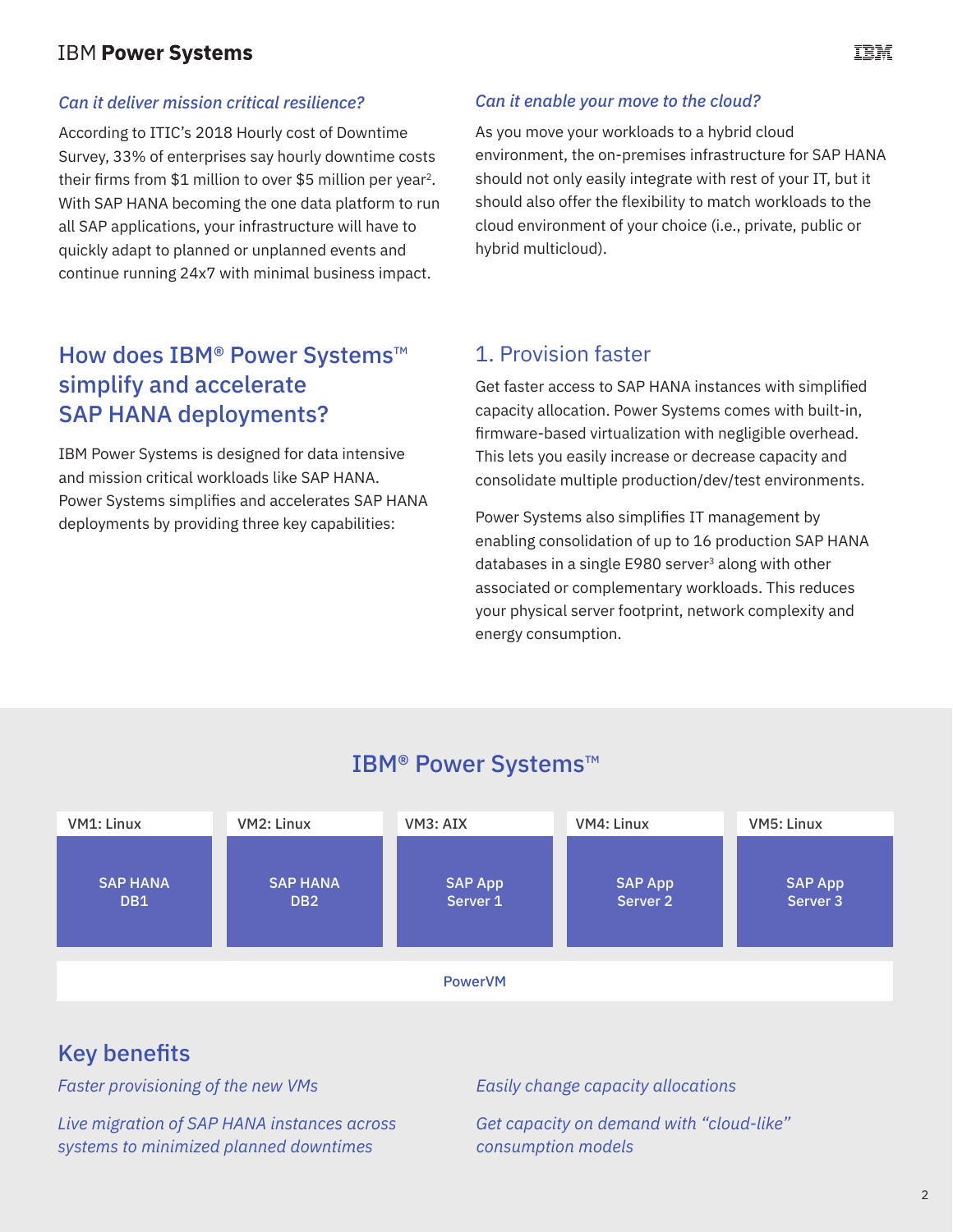#### **IBM Power Systems**



# 2. Scale affordably

Power Systems supports large SAP HANA environments while providing options to scale affordably. With built-in virtualization, Power Systems can run the largest SAP HANA virtual machines with almost zero overhead. Customers can run the largest SAP-certified,

scale-up configuration for OLTP (S/4H) VM with 24TB and OLAP (BWH) VMs with 16TB of memory configuration. This scalability also allows customers to run large SAP-certified, scale-out SAP HANA configurations. Power Systems also delivers 2X faster core performance versus compared x86 platforms<sup>4</sup>. The higher throughput helps in reducing the number of cores needed, further reducing the cost.

When customers deploy SAP HANA on Power Systems, they can share their processor capacity across HANA VMs in a server with "Shared Processor Pools" feature. With this capability, customers only need to purchase capacity that can meet the total demand across all SAP HANA instances in a server instead of maximum capacity needed in each instance. Customers can further couple this capability with the "Capacity on Demand" offering where they can activate and deactivate cores on demand and only pay for the capacity they actually use, thereby reducing the TCO.

#### Optimize processor utilization with shared processor pool support for HANA DB

Power Systems also allows customers to scale gradually by allowing granular capacity allocations. With finer capacity allocations in Power Systems, you have the flexibility to incrementally allocate as low as 0.01 cores and 1 GB. This enables you to allocate capacity that you really need instead of being forced to overpay for capacity that you do not need.

Other hardware platforms—due to their limitations in HW technology and virtualization—make customers over configure the environment. However, Power Systems provides multiple options to not only scale large SAP HANA environments at smaller granular levels, but also scale them affordably.



# IBM® Power Systems™